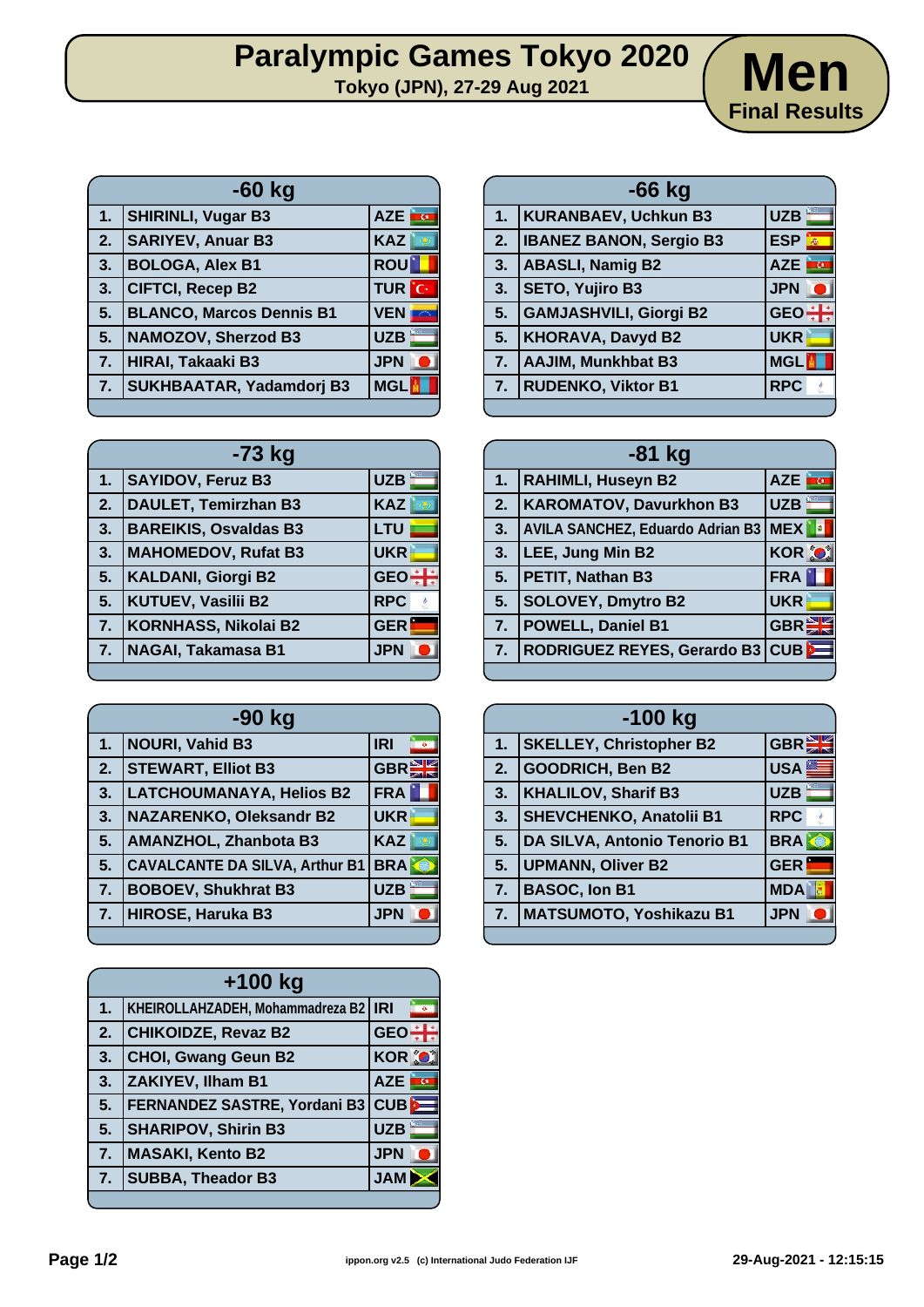## **Paralympic Games Tokyo 2020 TOKYO (JPN), 27-29 Aug 2021 Women**

|                | -48 kg                        |               |
|----------------|-------------------------------|---------------|
| 1 <sub>1</sub> | <b>HAJIYEVA, Shahana B2</b>   | AZE <b>TO</b> |
| 2.             | <b>MARTINET, Sandrine B2</b>  | <b>FRA</b>    |
| 3.             | <b>IVANYTSKA, Yuliia B2</b>   | <b>UKR</b>    |
| 3.             | <b>POTAPOVA, Viktoriia B1</b> | <b>RPC</b>    |
| 5.             | <b>HANGAI, Shizuka B1</b>     | <b>JPN</b>    |
| 5 <sub>1</sub> | LEE, Kai Lin B2               | <b>TPE</b>    |
| 7 <sub>1</sub> | LI, Liging B2                 | <b>CHN</b>    |
| 7.             | <b>TASIN, Ecem B1</b>         | <b>TUR</b> C  |
|                |                               |               |

| -57 kg           |                                 |              |
|------------------|---------------------------------|--------------|
| 1.               | <b>VALIYEVA, Sevda B3</b>       | AZE          |
| 2.               | <b>SAMANDAROVA, Parvina B3</b>  | <b>UZB</b>   |
| 3.               | <b>ARAUJO, Lucia B3</b>         | <b>BRA</b>   |
| 3.               | <b>CELIK, Zeynep B3</b>         | <b>TUR</b> C |
| 5.               | HIROSE, Junko B2                | <b>JPN</b>   |
| 5.               | <b>OVCHINNIKOVA, Natalia B1</b> | <b>RPC</b>   |
| $\overline{7}$ . | <b>FEDOSSOVA, Dayana B2</b>     | <b>KAZ</b>   |
| 7 <sub>1</sub>   | <b>GONZALEZ, Laura B2</b>       | <b>ARG</b>   |
|                  |                                 |              |

| -70 kg    |                                         |              |
|-----------|-----------------------------------------|--------------|
| 1.        | <b>MALDONADO, Alana B2</b>              | <b>BRA</b>   |
| 2.        | <b>KALDANI, Ina B2</b>                  | GEO $\div$   |
| 3.        | <b>OGAWA, Kazusa B2</b>                 | <b>JPN</b>   |
| <b>B.</b> | RUVALCABA ALVAREZ, Lenia Fabiola B3 MEX | <b>B</b>     |
| 5.        | <b>ULUCAM, Raziye B3</b>                | <b>TUR</b> C |
| 5.        | ZABRODSKAIA, Olga B2                    | <b>RPC</b>   |
| 7.        | <b>LAURIA, Matilde B1</b>               | <b>ITA</b>   |
| 7.        | <b>PASCHALIDOU, Theodora B1</b>         | <b>GRE</b>   |
|           |                                         |              |

| $-52$ kg       |                               |                      |
|----------------|-------------------------------|----------------------|
| 1.             | <b>ABDELLAOUI, Cherine B3</b> | ALG <sup>&amp;</sup> |
| 2.             | <b>GAGNE, Priscilla B1</b>    | <b>CAN</b>           |
| 3.             | NIKOLAYCHYK, Nataliya B1      | <b>UKR</b>           |
| 3.             | <b>STEPANIUK, Alesia B3</b>   | <b>RPC</b>           |
| 5.             | <b>BRUSSIG, Ramona B2</b>     | <b>GER</b>           |
| 5 <sub>1</sub> | <b>FUJIWARA, Yui B3</b>       | <b>JPN</b>           |
| 7.             | <b>CARDOSO, Karla B3</b>      | <b>BRA</b>           |
| 7 <sub>1</sub> | <b>SAFAROVA, Basti B3</b>     | <b>AZE</b>           |
|                |                               |                      |

**Final Results**

| $-63$ kg       |                               |                           |
|----------------|-------------------------------|---------------------------|
|                | 1. HUSEYNOVA, Khanim B3       | AZE <b>TO</b>             |
| 2.             | <b>HUSIEVA, Iryna B2</b>      | <b>UKR</b>                |
| 3.             | <b>SHERIPBOEVA, Nafisa B3</b> | <b>UZB</b>                |
| 3.             | <b>WANG, Yue B2</b>           | <b>CHN</b>                |
| 5.             | <b>ARCE PAYNO, Marta B3</b>   | <b>ESP</b><br>$\vec{m}_0$ |
| 5.             | <b>POZDNYSHEVA, Olga B2</b>   | <b>RPC</b>                |
| 7 <sub>1</sub> | <b>KUDO, Hiroko B3</b>        | <b>JPN</b>                |
|                | 7. PERNHEIM, Nicolina B1      | <b>SWE-LE</b>             |
|                |                               |                           |

| +70 kg |                                |               |  |  |  |  |  |
|--------|--------------------------------|---------------|--|--|--|--|--|
| 1.     | <b>KARIMOVA, Dursadaf B3</b>   | AZE <b>TO</b> |  |  |  |  |  |
| 2.     | <b>BAIBATINA, Zarina B3</b>    | <b>KAZ</b>    |  |  |  |  |  |
| 3.     | <b>COSTA, Carolina B2</b>      | <b>ITA</b>    |  |  |  |  |  |
| 3.     | <b>EMMERICH, Meg B3</b>        | <b>BRA</b>    |  |  |  |  |  |
| 5.     | <b>HARNYK, Anastasiia B1</b>   | <b>UKR</b>    |  |  |  |  |  |
| 5.     | <b>NYAMAA, Altantsetseg B2</b> | <b>MGL</b>    |  |  |  |  |  |
| 7.     | <b>DAVIS, Katie B2</b>         | <b>USA</b>    |  |  |  |  |  |
| 7.     | <b>TSUCHIYA, Minako B1</b>     | <b>JPN</b>    |  |  |  |  |  |
|        |                                |               |  |  |  |  |  |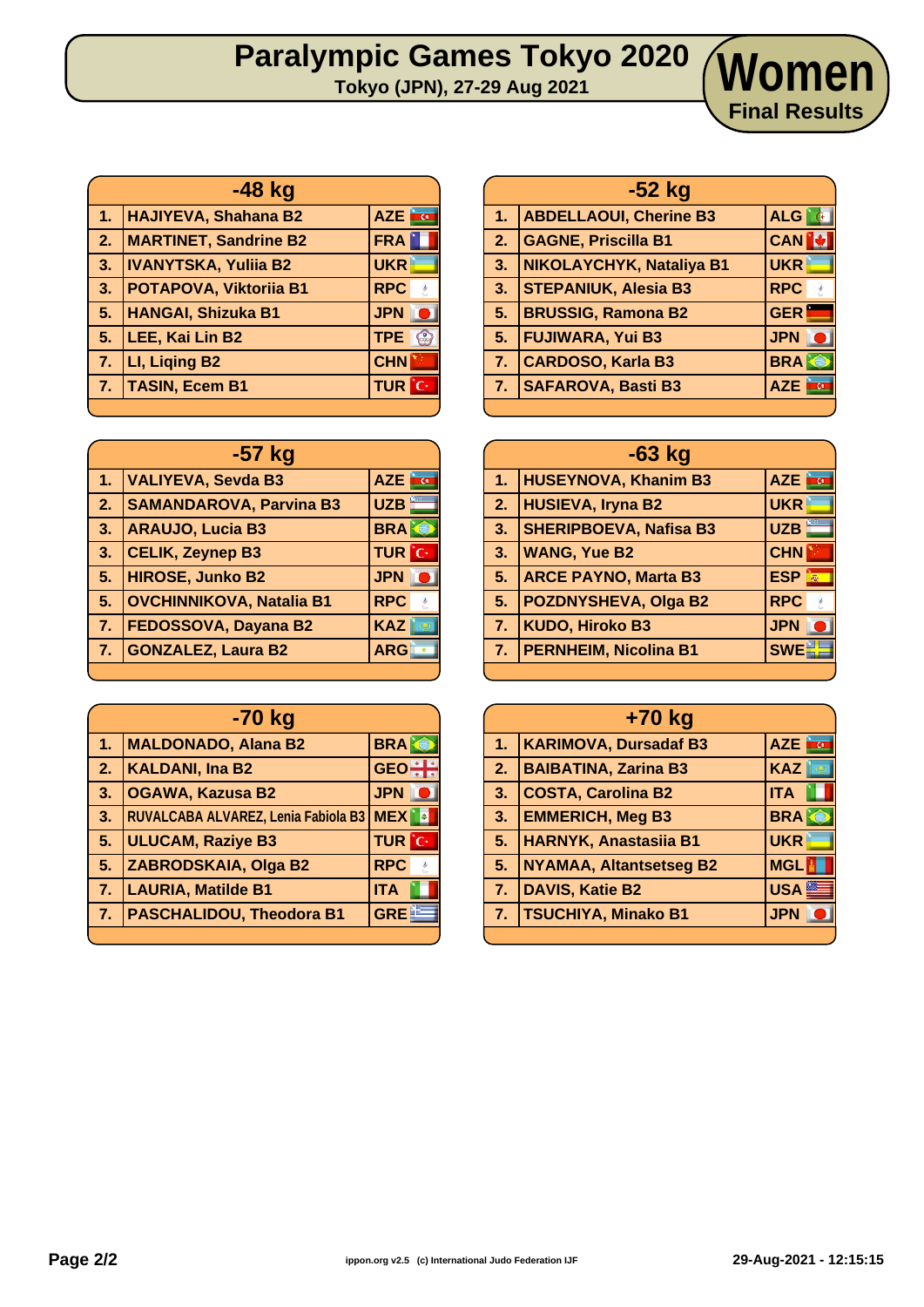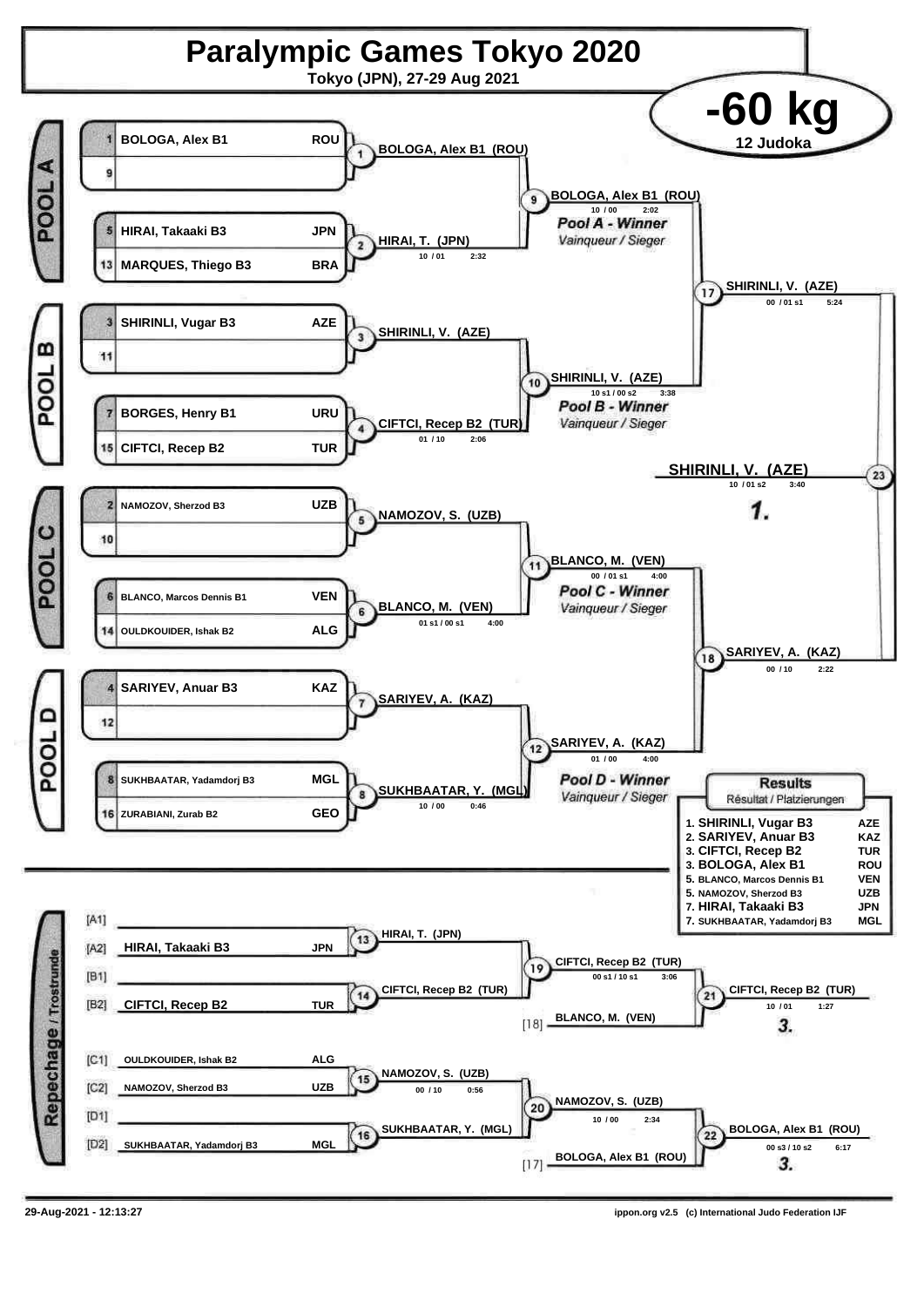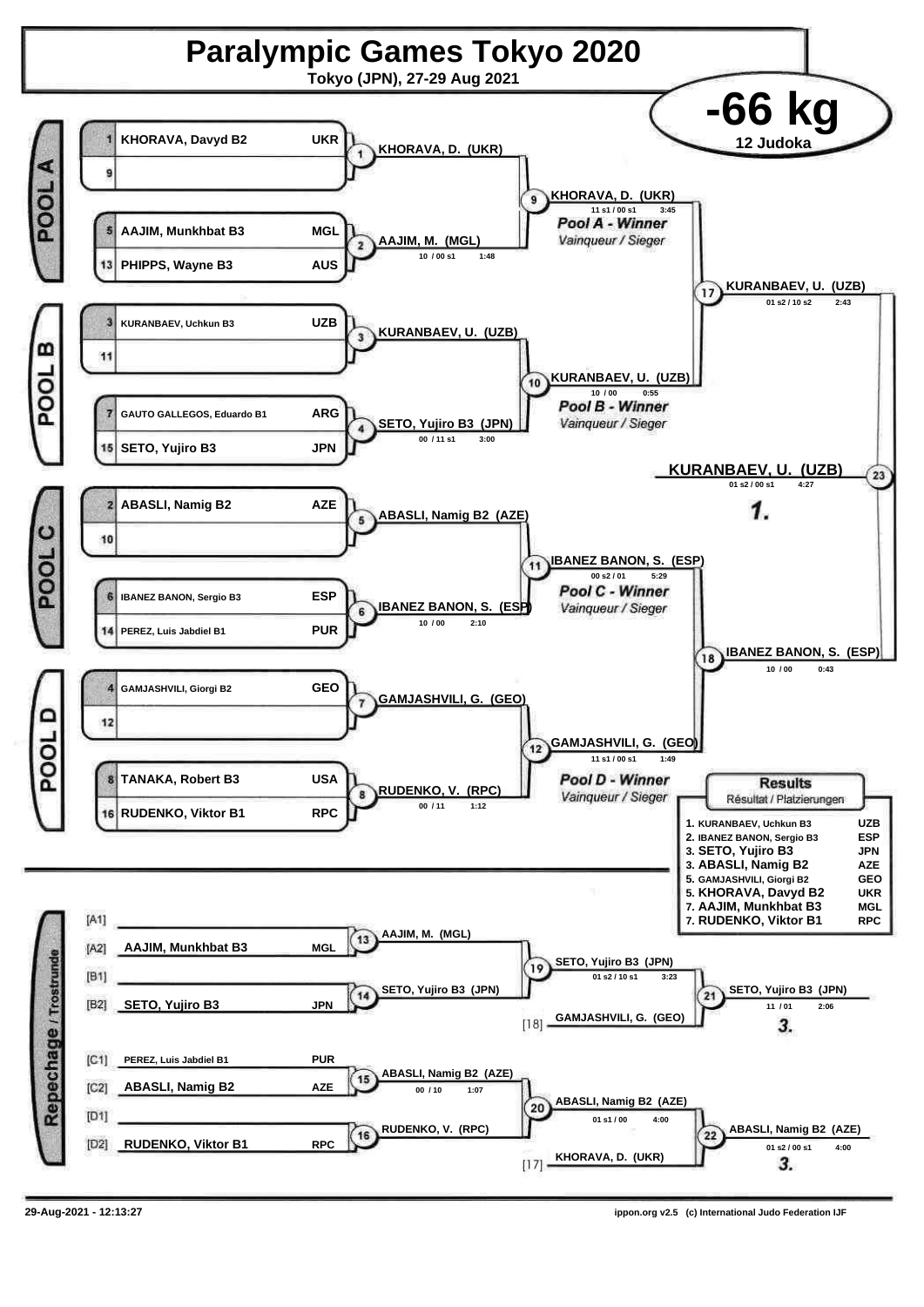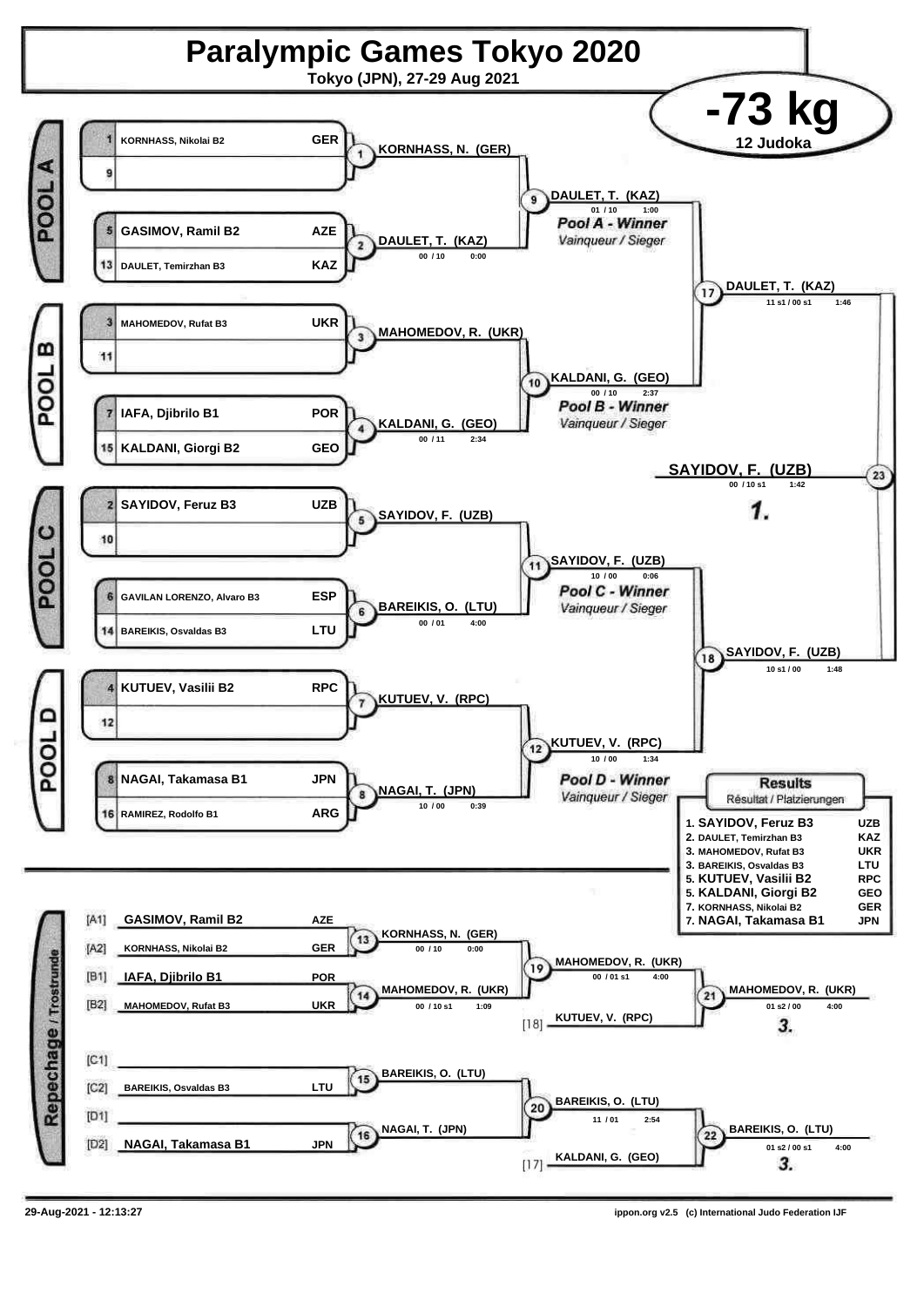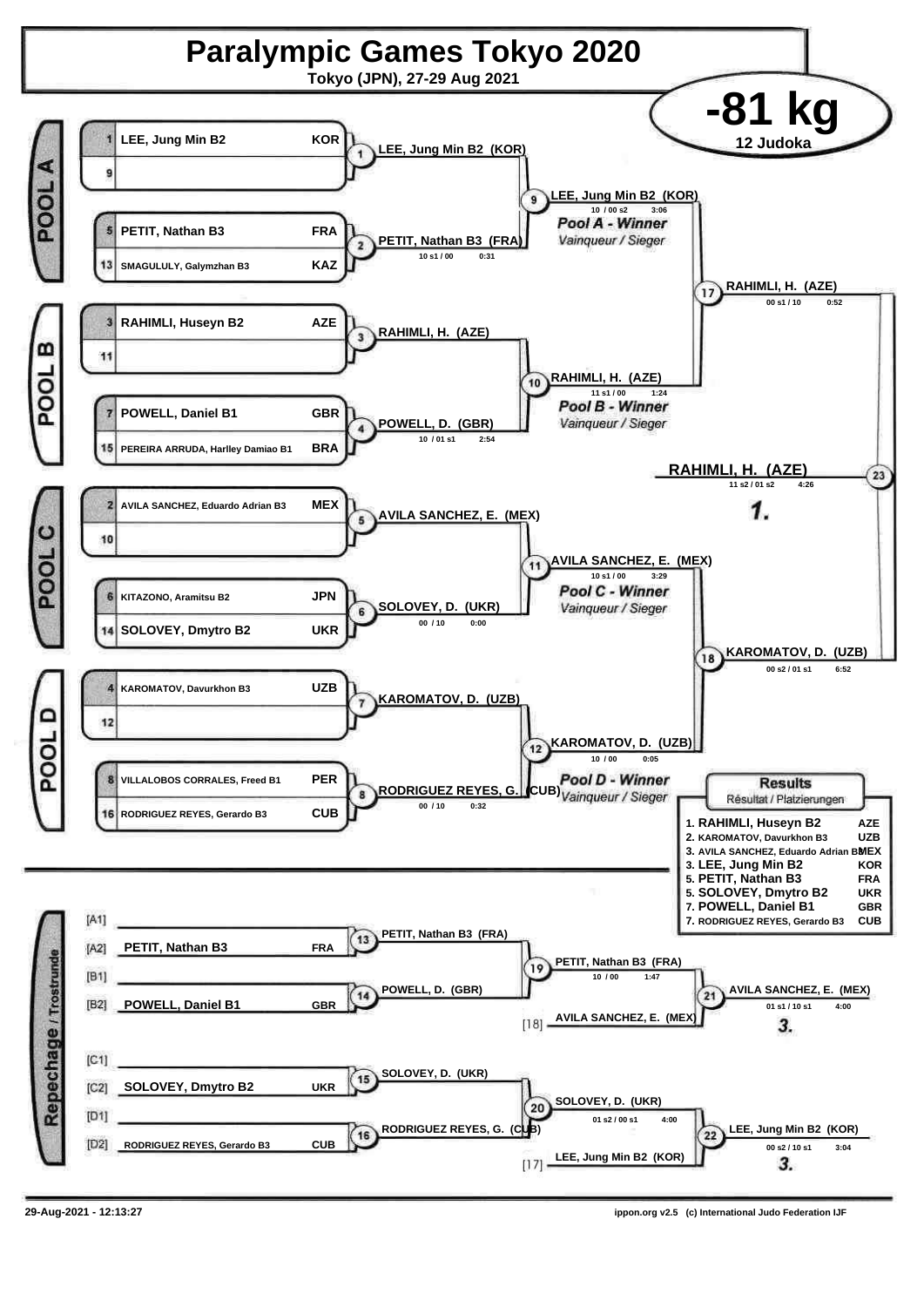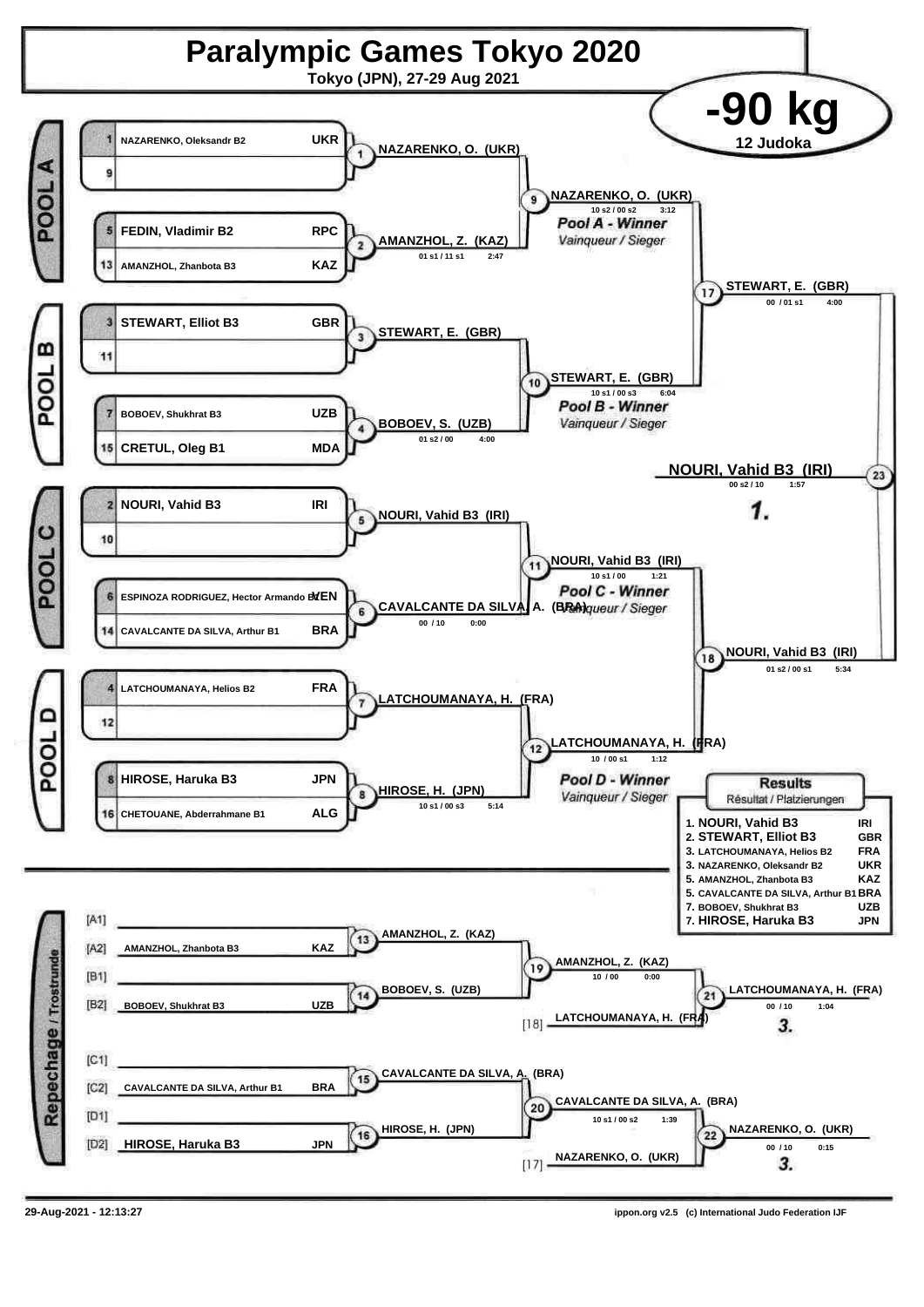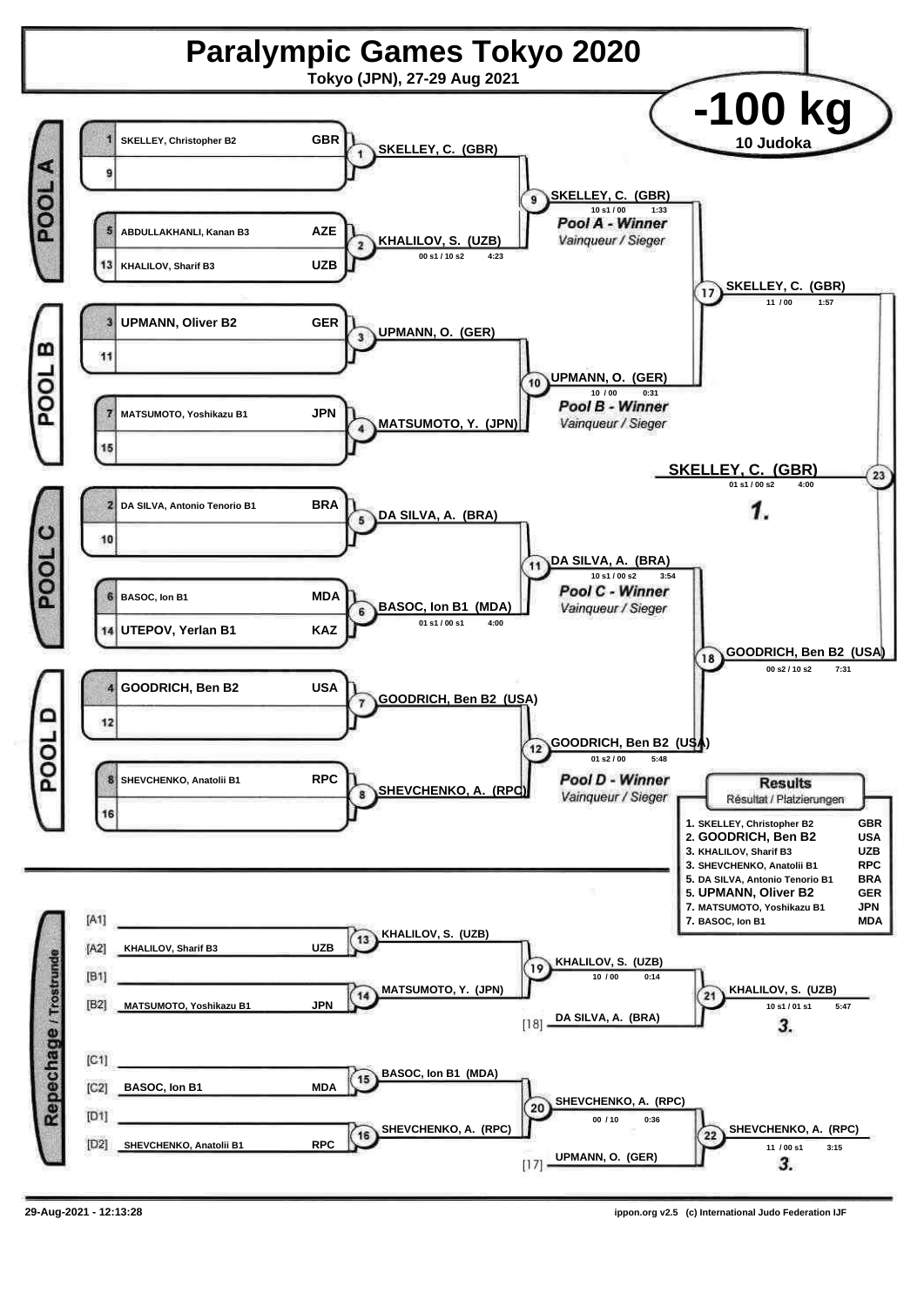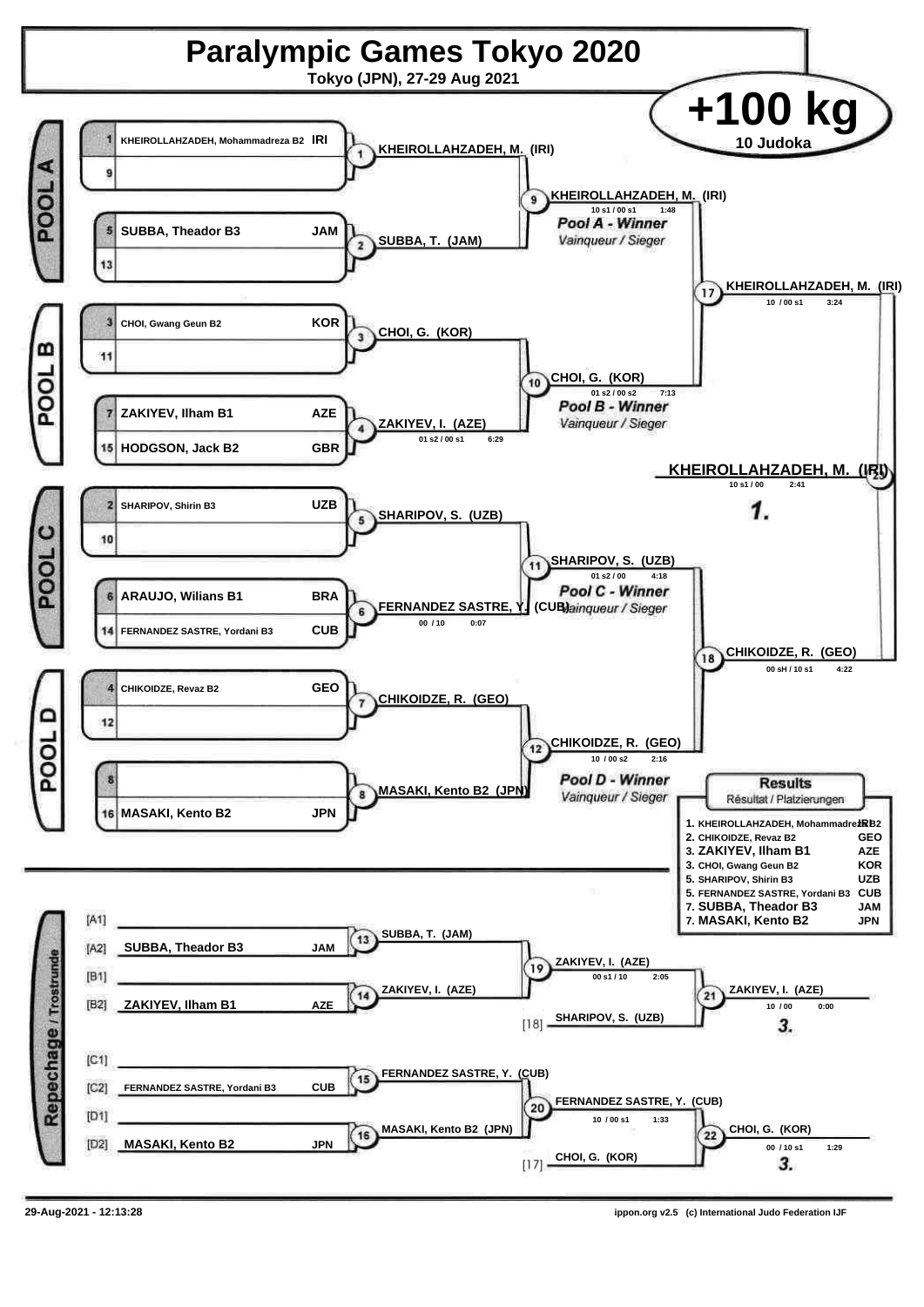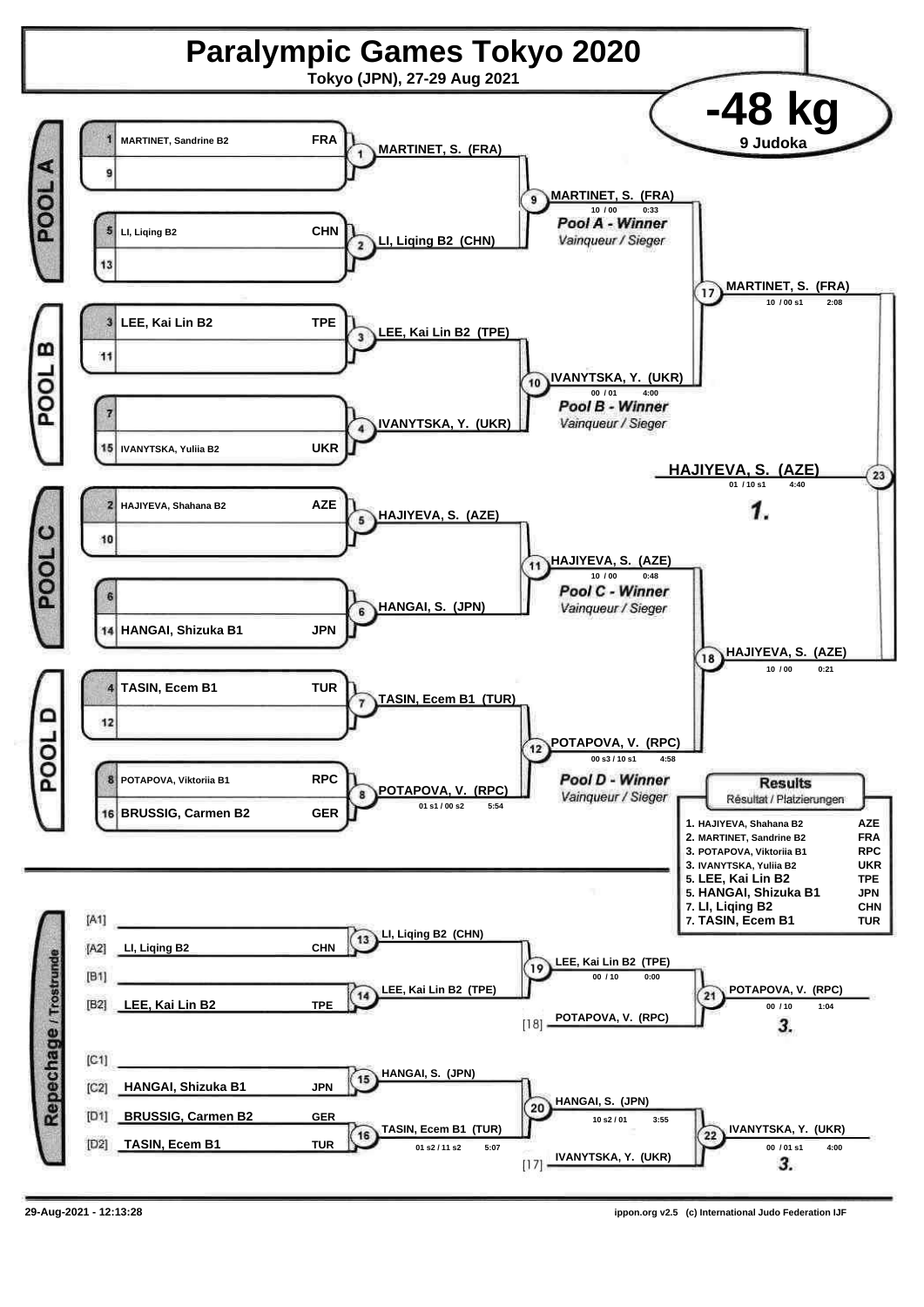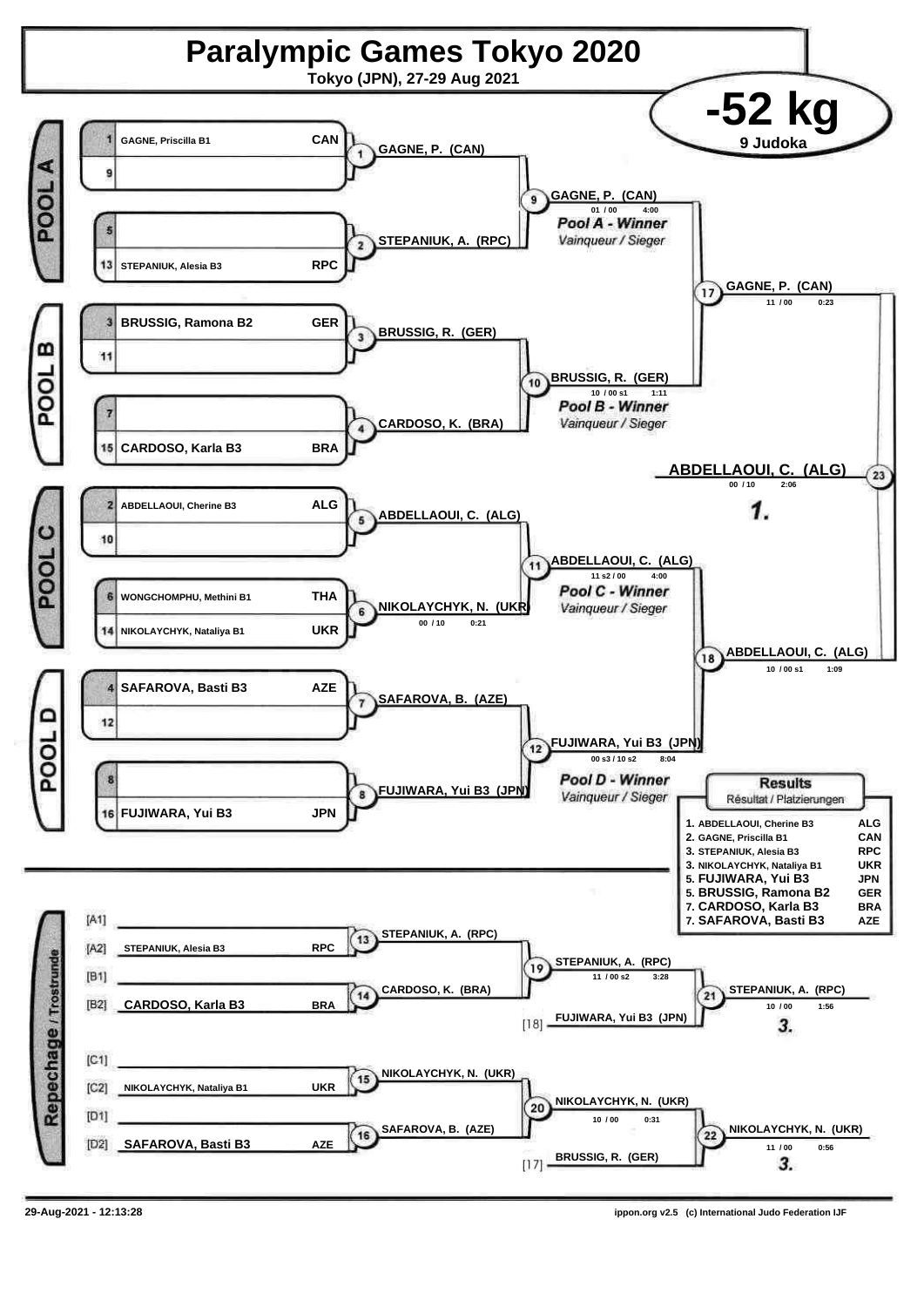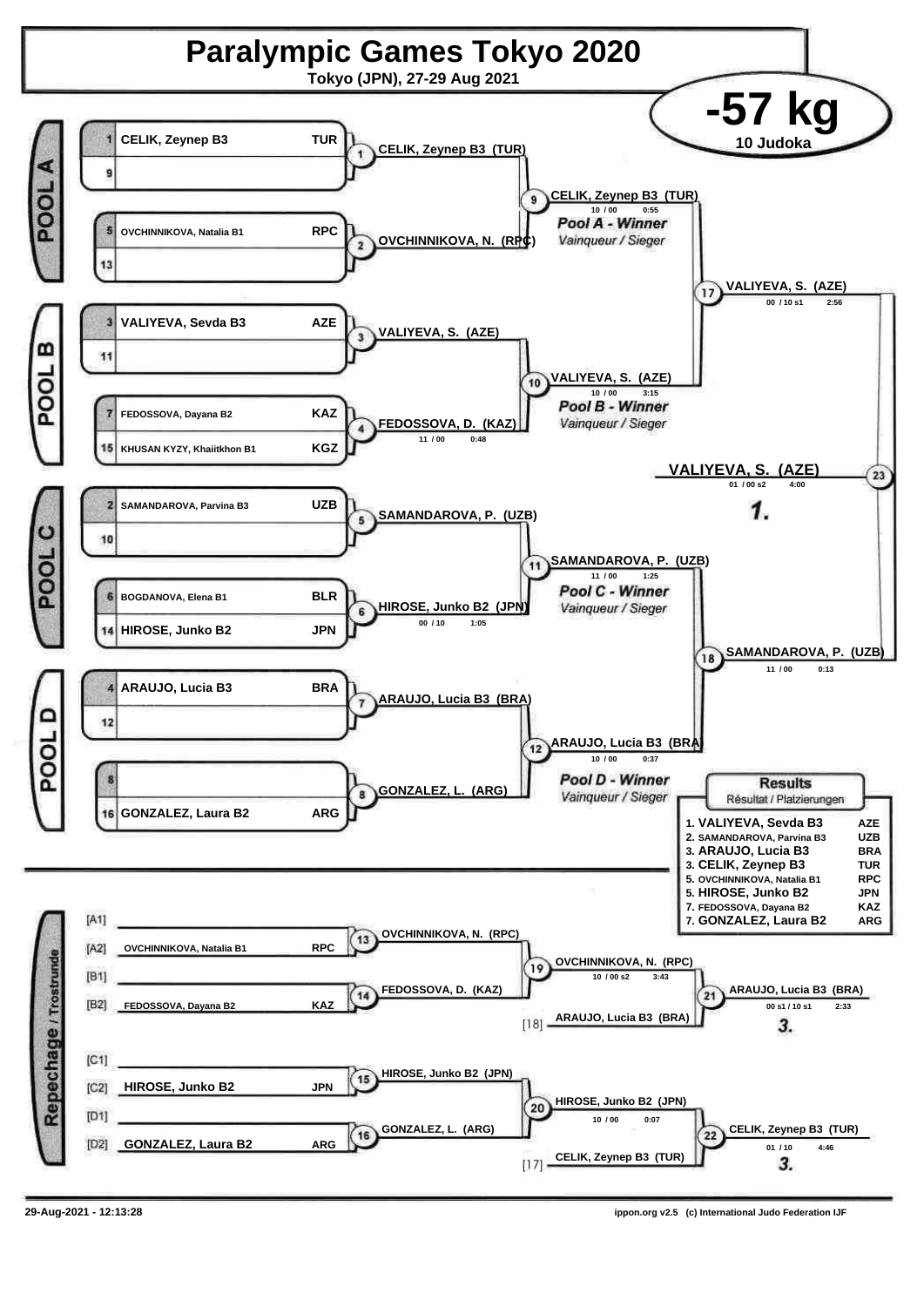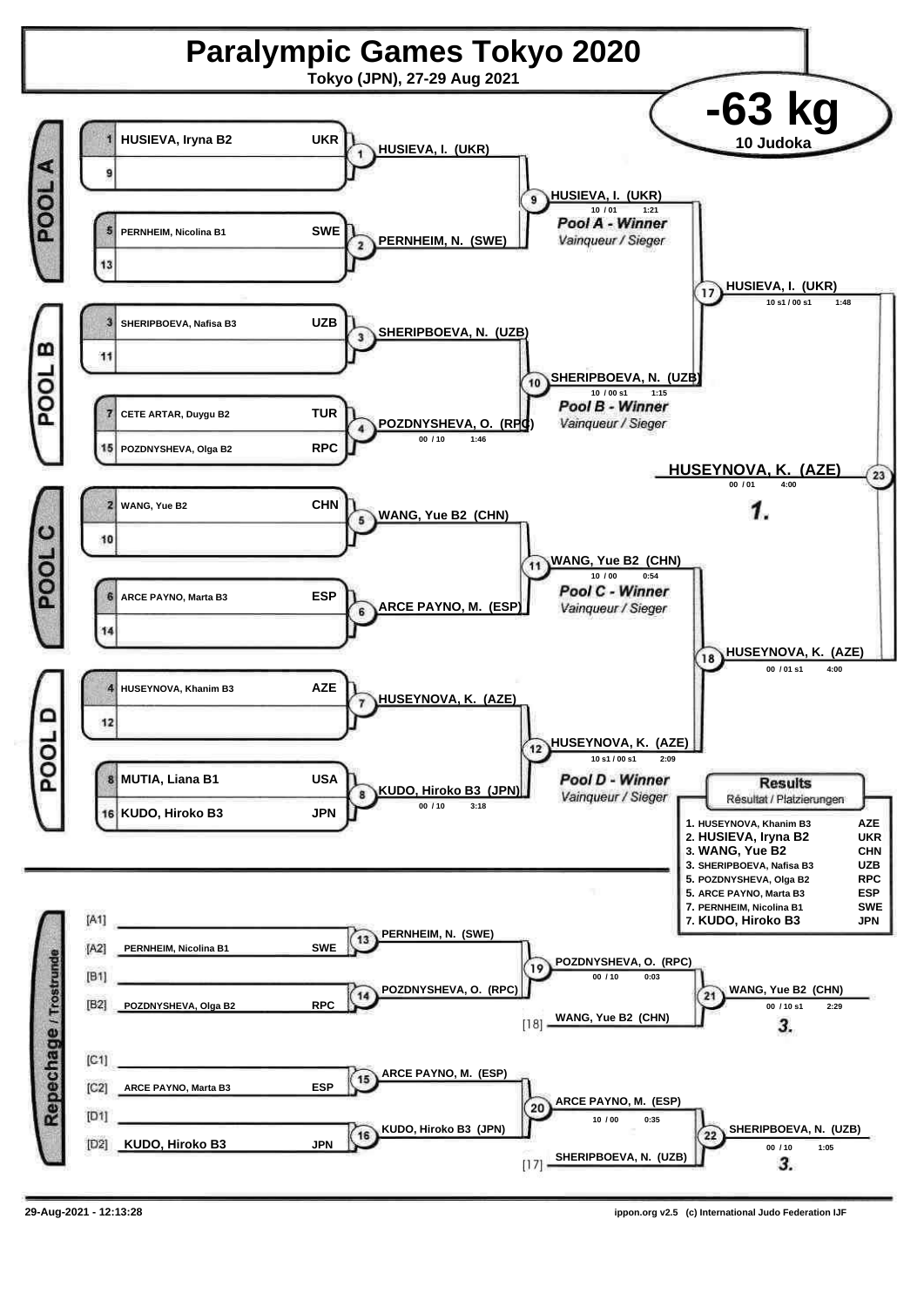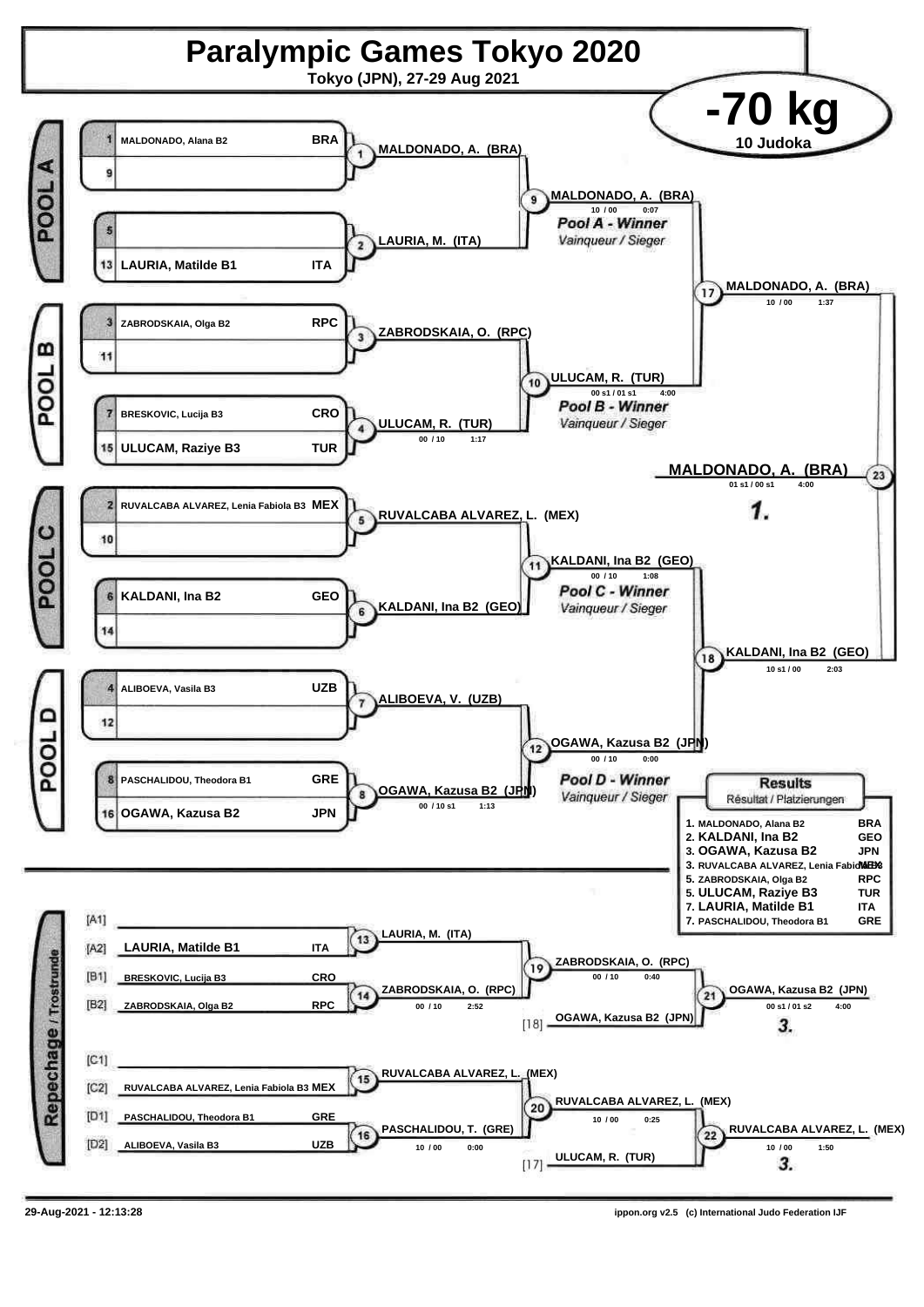